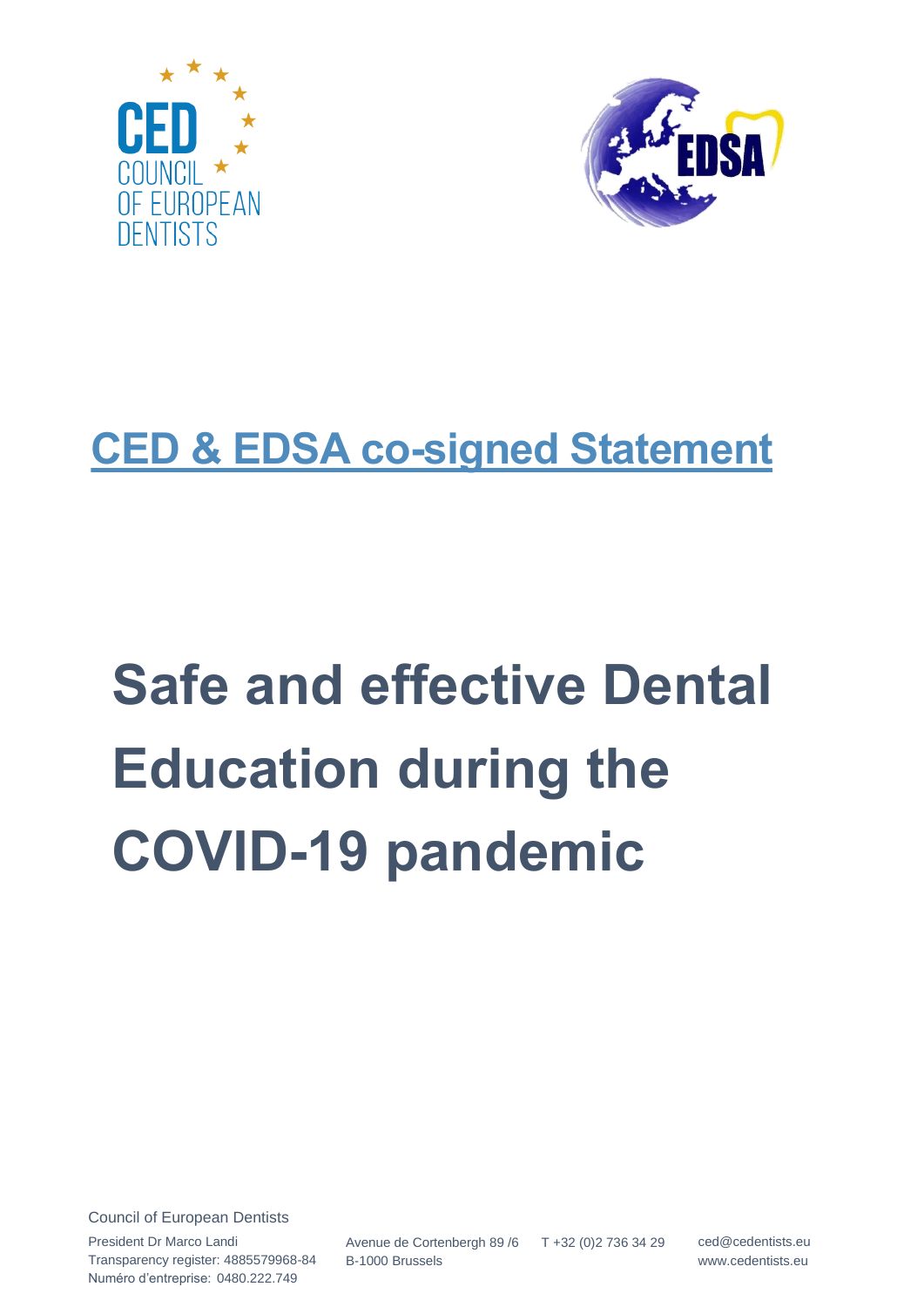## **I - INTRODUCTION**

The Council of European Dentists (CED) is a European not-for-profit association which represents over 340,000 dentists across Europe. The association was established in 1961 and is now composed of 33 national dental associations from 31 European countries.

Since the beginning of the COVID-19 pandemic, European dentistry faced a series of challenges that affected oral health professionals, delivery of patient oral healthcare, dental offices, dental education and research.

Regular and adequate basic dental education and training is a key point in the preparation of the future dentist to providing safe and high-quality oral care to the European population. The main objective should be to have a well-trained, skilled and fully competent dentist, using the latest and most appropriate technology in an evidence-based approach<sup>1</sup>.

With this statement, the CED wishes to raise awareness regarding the disruptions to dental education caused by the ongoing public health crisis, as well as suggest measures to be taken to safeguard the shaping of the future dentists.

# **II – DENTAL EDUCATION CHALLENGES**

The COVID‐19 pandemic had an immediate impact on the dental education. Since March 2020, most European academic dental institutions have closed their teaching clinics and moved didactic learning to the virtual environment, in line with the measures by national governments, aimed at lowering the risk of infections in dental settings 2 . Didactic courses, teleconferences, virtual lectures, group discussions, presentations, hands-on workshops, and seminars have transitioned to online instruction, while patient care was suspended or restricted to dental emergencies.

The need of a sudden shift has proven to be challenging for many. Teachers and students had to adapt to the online teaching rapidly and transition to teledentistry consultations to minimize the interruption of the learning process. In addition, patient triage reduced the need for in-person apointments and mitigated the risks of disease transmission. However, students were deprived of an essential part of their education – providing clinical dental care.

Dental universities (or academic institutions) are now facing many challenges, from when to resume clinical activities, to how to ensure the safety of staff and students, and - most importantly - how to safeguard the continuity of clinical education. Despite dental educators' efforts to produce an online curriculum and adhere to strict regulations and requirements for undergraduate and postgraduate students, many challenges persist.

Course and examination attendance may become difficult for students who live in different time zones or have to care for family members. Moreover, preclinical simulation activities are difficult to conduct in an online format and have been suspended in many institutions<sup>3</sup>. Equally important, students are at increased risk of developing mental health issues such as anxiety

<sup>&</sup>lt;sup>1</sup> CED Resolution on Profile of the Dentist of the Future

<https://cedentists.eu/component/attachments/attachments.html?id=3051>

 $2$  Quinn B, Field J, Gorter R, et al. COVID-19: The immediate response of european academic dental institutions and future implications for dental education. *J Dent Educ.* 2020; 00:1–4.

<sup>&</sup>lt;sup>3</sup> Meng L, Hua F, Bian Z. Coronavirus disease 2019 (COVID-19): emerging and future challenges for dental and oral medicine. *J Dent Res*. 2020; 99(5): 481‐ 487.

Council of European Dentists 2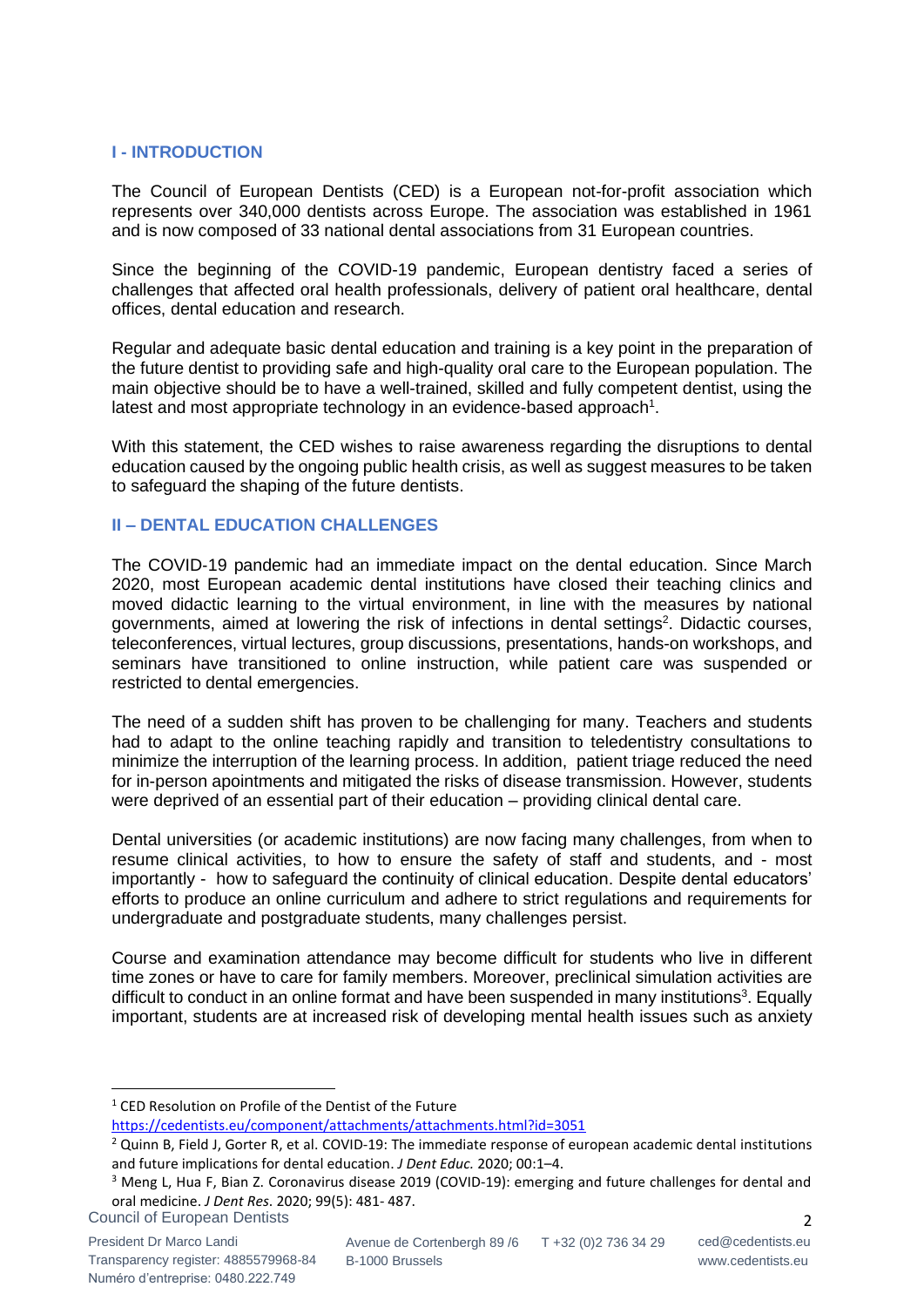and depression precipitated by worries about their return to school, academic performance and financial situation<sup>4</sup>.

With patient care coming to a halt, major concerns of academic institutions include the uncertainty that graduating students are clinically competent and will satisfy clinical requirements imposed by accreditation bodies, as well as future professionals' preparedness to provide dental care in the post-COVID era.

## **III – DENTAL EDUCATION PATHWAY**

In this sense and in order to accomplish their tasks, European dental education institutions should invest in suitable infrastructures for online teaching to enable appropriate quality of online education, while exploiting the power of information technology for learning.

There is also a need to safeguard the continuity of clinical education ensuring the safety of staff, students and patients. To achieve this purpose, the curriculum might need to be adapted, assessment methods to identify key areas in clinical work where more support is needed should be implemented and tutorials that ensure progress throughout the current or following training years must be considered.

As new challenges arise due to the pandemic, students should be given support (financial, instructive, councelling, etc.) that would allow them to acquire or develop better skills in digital health/teledentistry, communication, resilience and well-being, advocacy and Public Health. Universities should promote interprofessional education and link with other institutions through an appropriate platform and environment to share experience and best practices.

Equally important, examination formats need to be restructured, to adapt to the current reality and to assess clinical skills reliably and accurately, with a particular focus on the assessment of clinical judgment and decision‐making.

## **IV - CED POSITION**

CED believes that European academic institutions and the dental education community must work together to provide a safe, inclusive and welcoming learning and working environments for all members of our community during this challenging time. Therefore, the following should be taken into account:

- European dental education institutions need to adapt their curriculum to current issues and generate clear guidelines, while ensuring a high-quality and appropriate clinical training.
- There is a need to find a balance between in-person (necessary to develop the students'clinical skills and competences) and online (safer) teaching.
- Regardless of the teaching settings, online, hybrid or in-person, dental education institutions need to define a set of minimum requirements to be fulfilled by students, in order to ensure adequate European dental education.

Council of European Dentists 3 <sup>4</sup> Vergara-Buenaventura A, Chavez-Tuñon M, Castro-Ruiz, C. The Mental Health Consequences of Coronavirus Disease 2019 Pandemic in Dentistry. *Disaster Med Public Health Prep*.2020; 1-4.